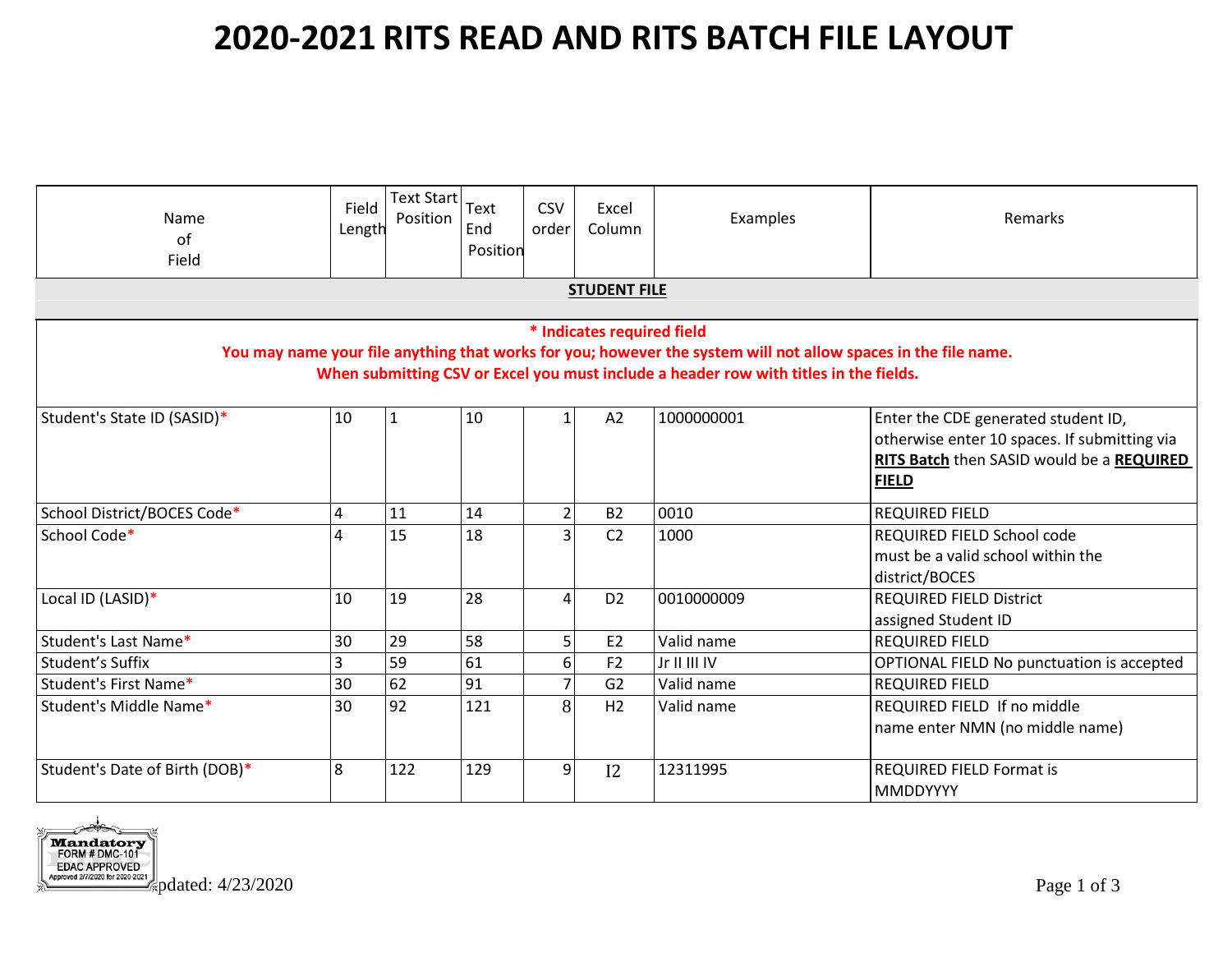| Grade Level*      | 130 | 132 | 10I | 12 | 004 | <b>REQUIRED FIELD Grade must</b><br>be valid for the school the student is<br>  attending |
|-------------------|-----|-----|-----|----|-----|-------------------------------------------------------------------------------------------|
| Student's Gender* | 133 | 134 |     | K2 | 01  | REQUIRED FIELD Female=01,<br>Male=02                                                      |

| Active/Inactive Indicator* | $\sim$<br>--- | 125<br>--- | $\overline{ }$<br>. . | $\overline{11}$<br>NZ | ר <sup>י</sup> FIELD Active=u,<br><b>IREQUIRED</b> |
|----------------------------|---------------|------------|-----------------------|-----------------------|----------------------------------------------------|
|                            |               |            |                       |                       | lnactive=1                                         |

This file layout is the same, with the exception of the SASID Field, for both RITS batch submission to update student records **OR** RITS READ to search for an existing SASID for the student.

#### **BACKGROUND INFORMATION**

**SASID Number** – Is a **unique** ten-digit numeric field containing the random ten digit value assigned by CDE to the student whose record is being submitted for processing. Note: A value of ten spaces can be placed in this field if the data being submitted is for a new student who has not been assigned a student identification number by CDE.

**District/BOCES Code** – Is a unique four-digit number assigned by CDE to each school district or BOCES. This four digit field is REQUIRED and if left blank will result in an error.

**School Code** – A unique code assigned by CDE to a school building. Refer to "School Building Codes" posted at [https://www.cde.state.co.us/datapipeline/org\\_orgcodes](https://www.cde.state.co.us/datapipeline/org_orgcodes) for a listing of school codes. This four digit field is REQUIRED and if left blank will result in an error. If the BOCES has a school use that code, if not, the BOCES would repeat the BOCES code in this field.

**LASID Number** – A ten-digit number assigned to each student by the reporting district/BOCES. This ten digit field is REQUIRED and if left blank will result in an error.

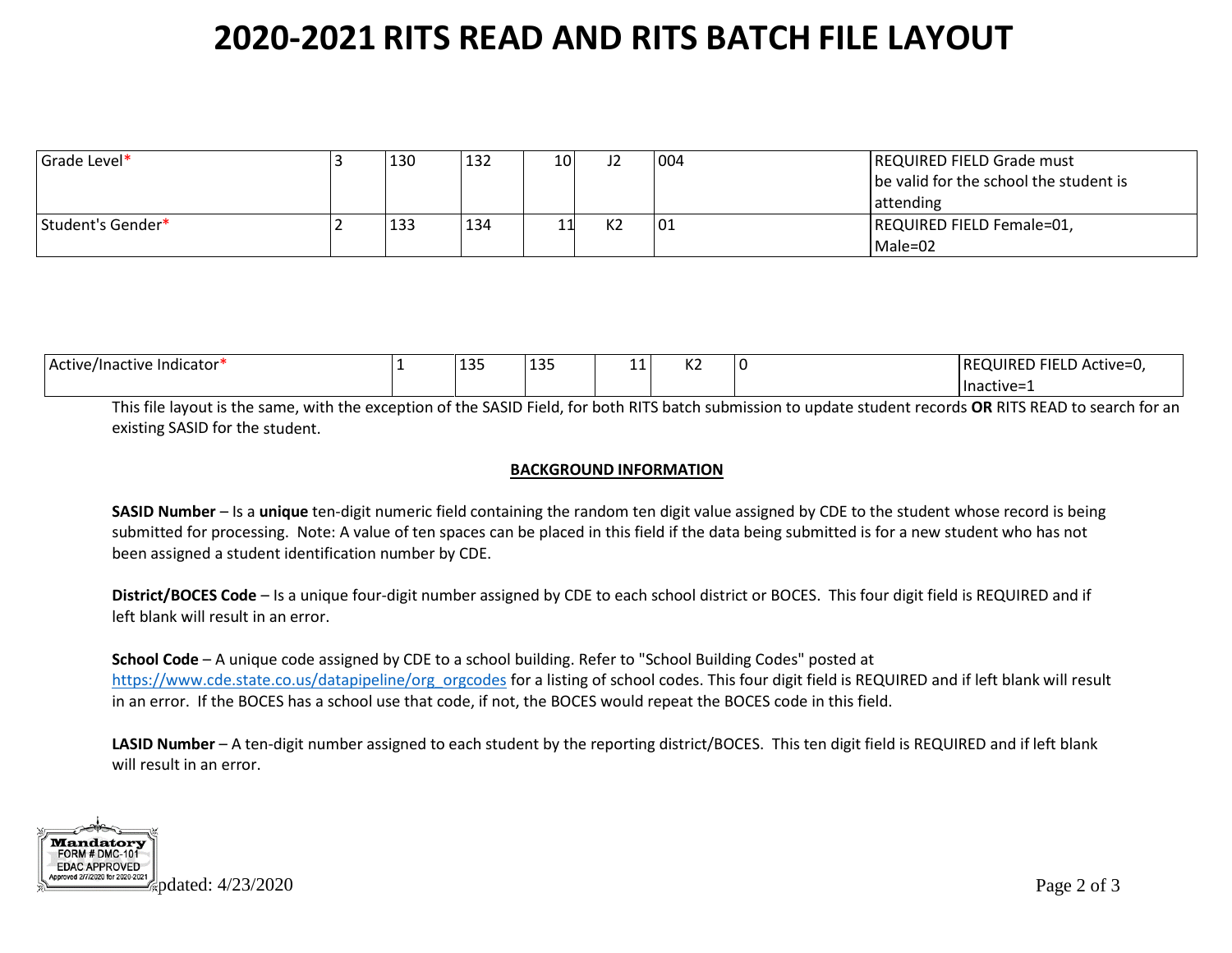**Student's Last Name** – The thirty character field contains the student's last name. This thirty digit field is REQUIRED and if left blank will result in an error.

**Student's Suffix** – The three character field contains the student's suffix name. This three digit field is NOT REQUIRED, blanks ARE allowed.

**Student's First Name** – The thirty character field contains the student's first name. This thirty digit field is REQUIRED and if left blank will result in an error.

**Student's Middle Name** – The thirty character field contains the student's middle name. Blanks are NOT allowed. Use NMN (no middle name) where appropriate. This thirty digit field is REQUIRED and if left blank will result in an error.

**Student's Date of Birth (DOB)** – An eight digit numeric field contain the month, day, and year on which an individual was born (i.e. 09151989).